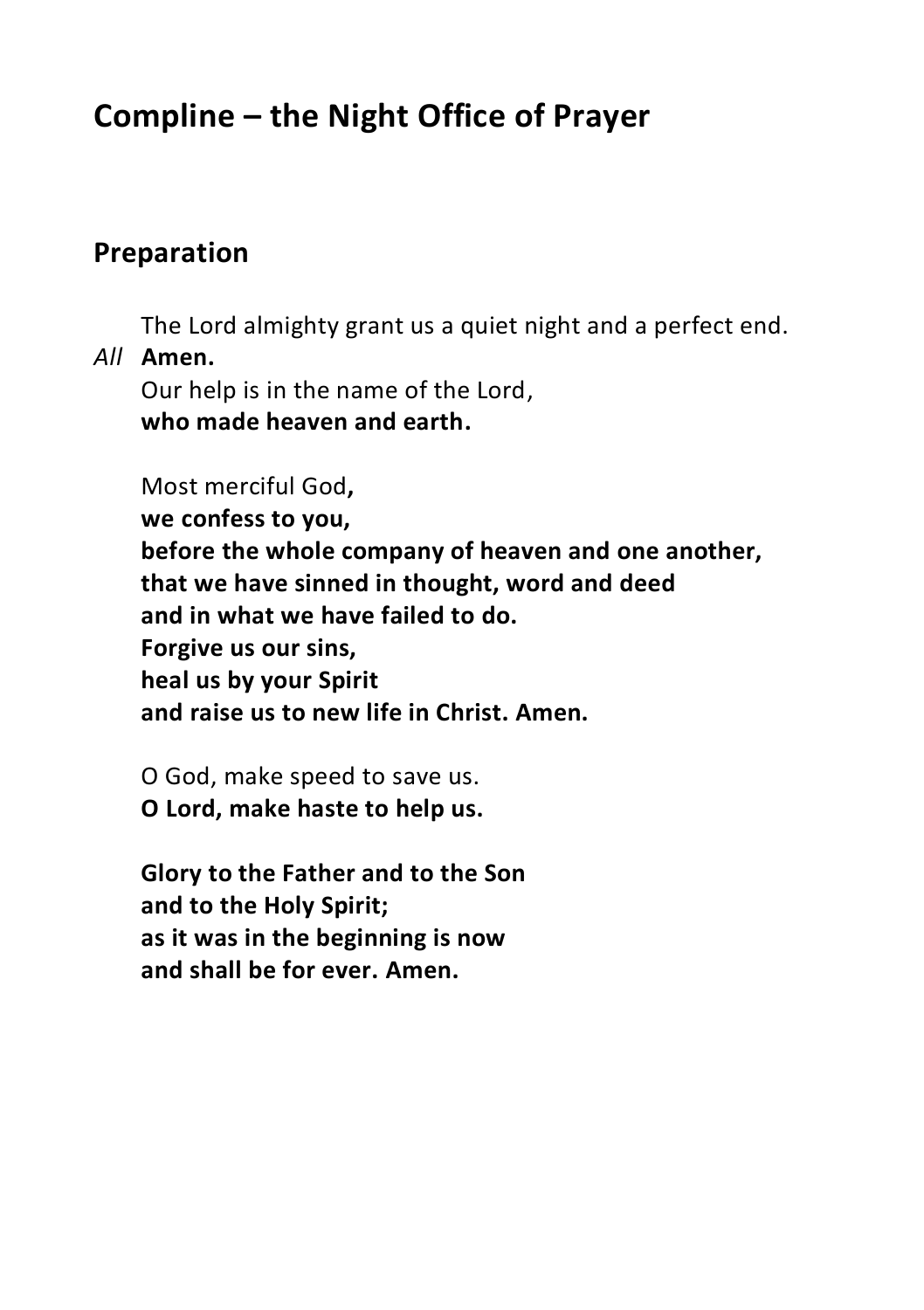## **Hymn –** *Te Ante Lucis Terminum*



**Before the ending of the day, Creator of the world, we pray That you, with steadfast love, would keep Your watch around us while we sleep.**

**From evil dreams defend our sight, From fears and terrors of the night; Tread underfoot our deadly foe That we no sinful thought may know.**

**O Father, that we ask be done Through Jesus Christ, your only Son; And Holy Spirit, by whose breath Our souls are raised to life from death. Amen.** 

# **Scripture**

### *From Psalm 145*

- 1 I will exalt you, O God my King : and bless your name for ever and ever.
- 2 Every day will I bless you : and praise your name for ever and ever.
- 3 Great is the Lord and highly to be praised : his greatness is beyond all searching out.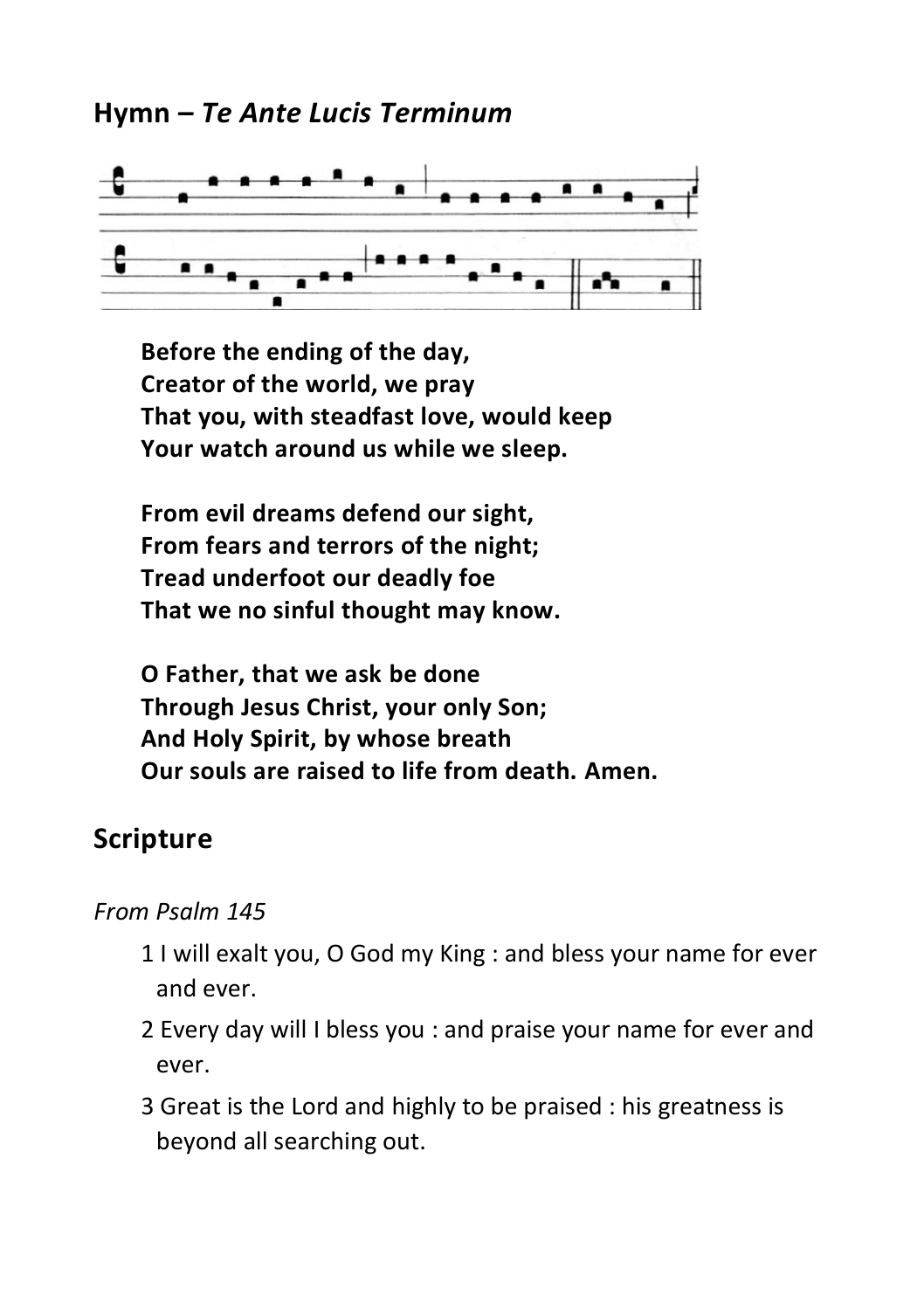- 4 One generation shall praise your works to another : and declare your mighty acts.
- 5 They shall speak of the majesty of your glory : and I will tell of all your wonderful deeds.
- 6 They shall speak of the might of your marvellous acts : and I will also tell of your greatness.
- 7 They shall pour forth the story of your abundant kindness : and joyfully sing of your righteousness.
- 8 All your works praise you, O Lord : and your faithful servants bless you.
- 9 Your kingdom is an everlasting kingdom : your dominion endures throughout all ages.
- 10 You open wide your hand : and fill all things living with plenty.
- 11 The Lord is righteous in all his ways : and loving in all his works.
- 12 The Lord is near to those who call upon him : to all who call upon him faithfully.
- 13 He fulfils the desire of those who fear him : he hears their cry and saves them.
- 14 The Lord watches over those who love him : but all the wicked shall he destroy.
- 15 My mouth shall speak the praise of the Lord : and let all flesh bless his holy name for ever and ever.

**Glory to the Father and to the Son and to the Holy Spirit; as it was in the beginning is now and shall be for ever. Amen.**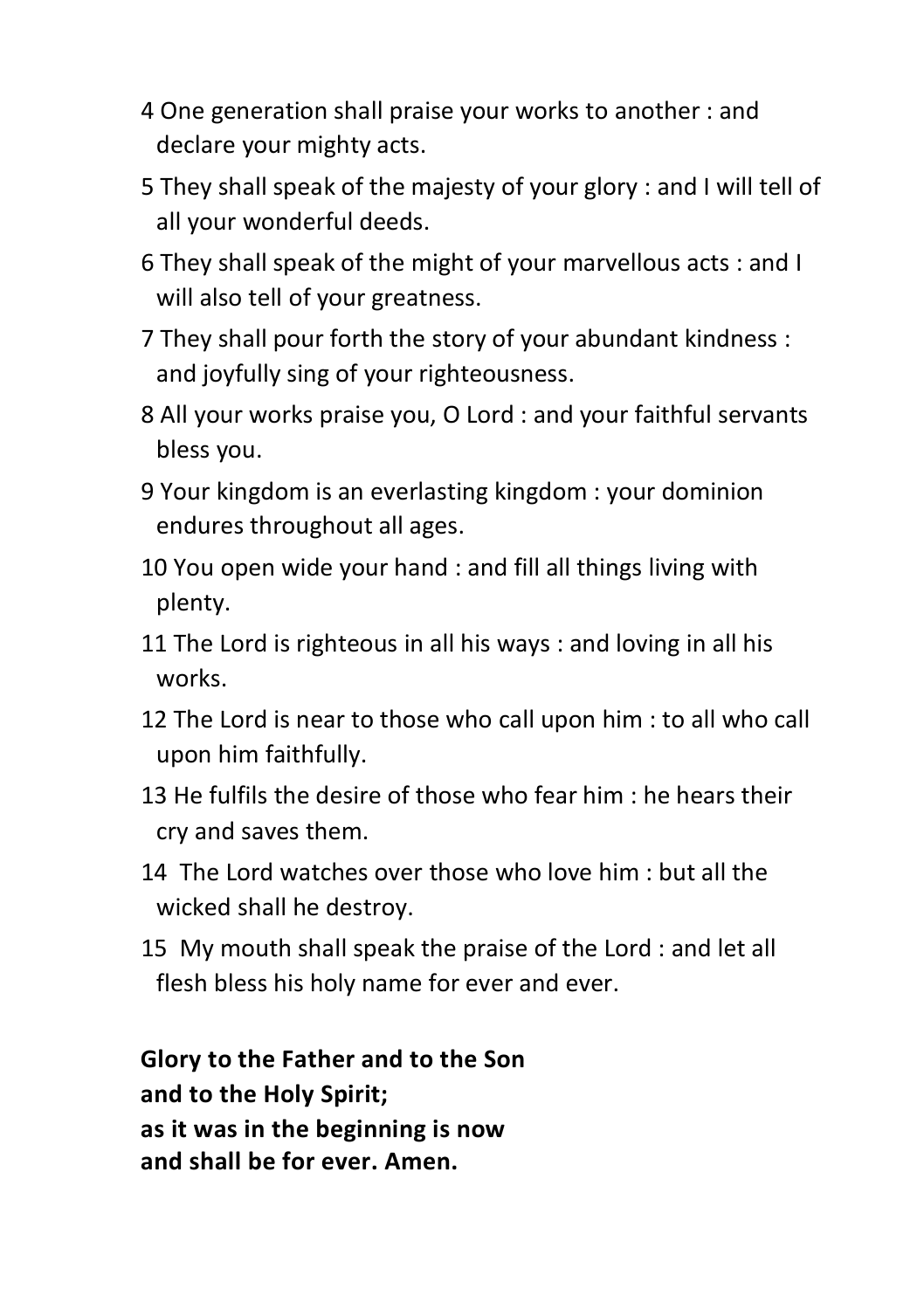The servants of the Lamb shall see the face of God, whose name will be on their foreheads. There will be no more night: they will not need the light of a lamp or the light of the Sun, for God will be their light; and they will reign for ever and ever. *Revelation 22*

Into your hands, O Lord, I commend my spirit. **Into your hands, O Lord, I commend my spirit.** For you have redeemed me, Lord God of truth. **I commend my spirit.** Glory to the Father and to the Son and to the Holy Spirit. **Into your hands, O Lord, I commend my spirit.** Keep me as the apple of your eye. **Hide me under the shadow of your wings.**

# **Gospel Canticle**





1 Now, Lord, you let your servant depart in *peace*: ♦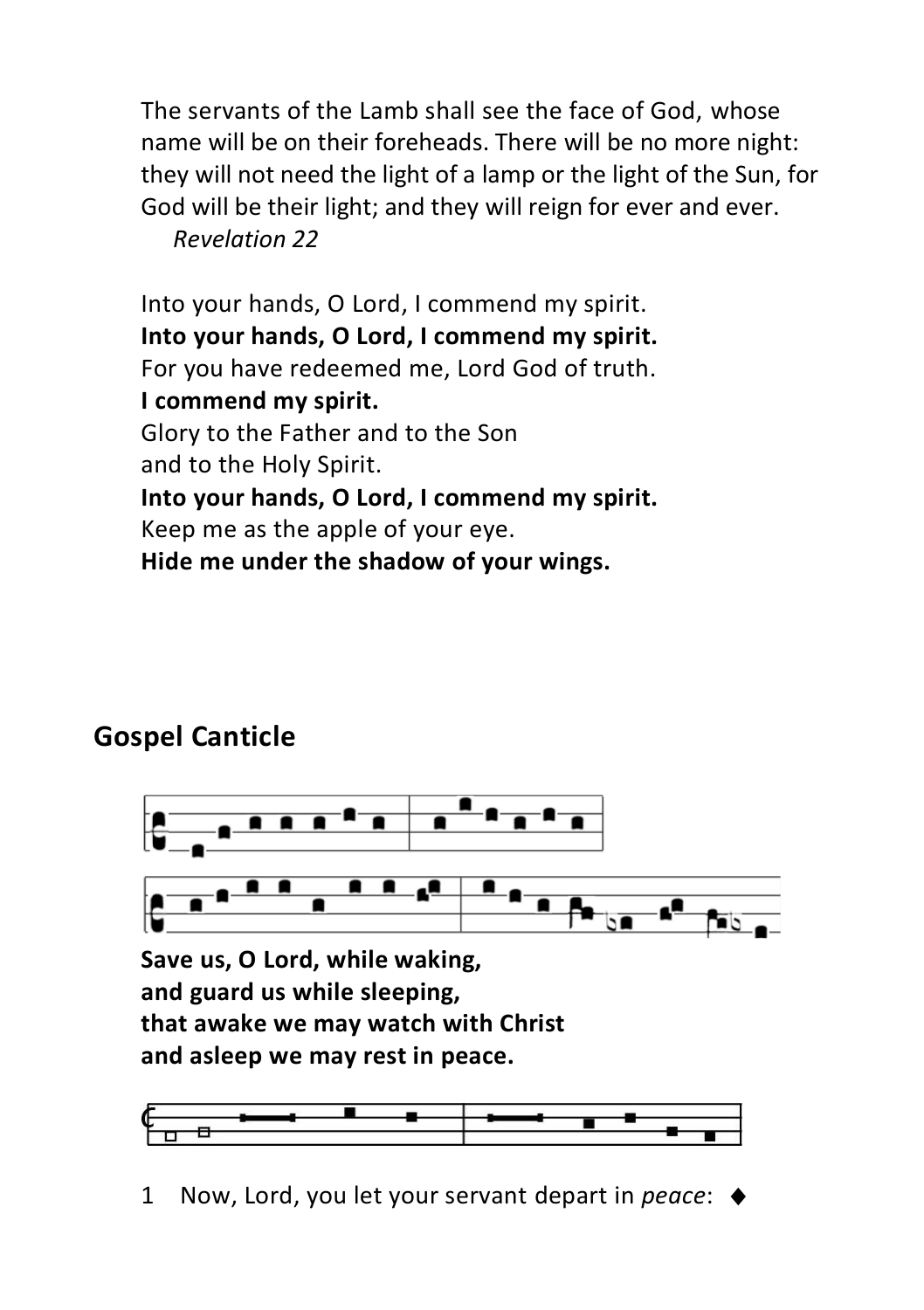your *word* has been ful\_filled. 2 My own eyes have seen the sal-va-tion  $\triangle$ which you have prepared in the sight of *ev'*-ry people; 3 A light to reveal you to the *na*-tions ♦ and the glory of your *peo*-ple Is-rael.

**Glory to the Father and to the** *Son* **and to the** *Ho***-ly Spirit; as it was in the beginning is** *now* **and shall be for** *e***-ver. Amen.**

**Save us, O Lord, while waking, and guard us while sleeping, that awake we may watch with Christ and asleep we may rest in peace.**

### **Prayers**

Almighty God, by triumphing over the powers of darkness, Christ has prepared a place for us in the new Jerusalem: may we, who have this day given thanks for his resurrection, come to praise him in the eternal city of which he is the light; through Jesus Christ our Lord. **Amen.**

*Time for spoken or silent prayer follows, concluding with The Lord's Prayer.*

**Our Father in heaven, hallowed be your name; your kingdom come, your will be done, on earth as in heaven. Give us today our daily bread, and forgive us our sins, as we forgive those who sin against us; and lead us not into temptation, but deliver us from evil:**